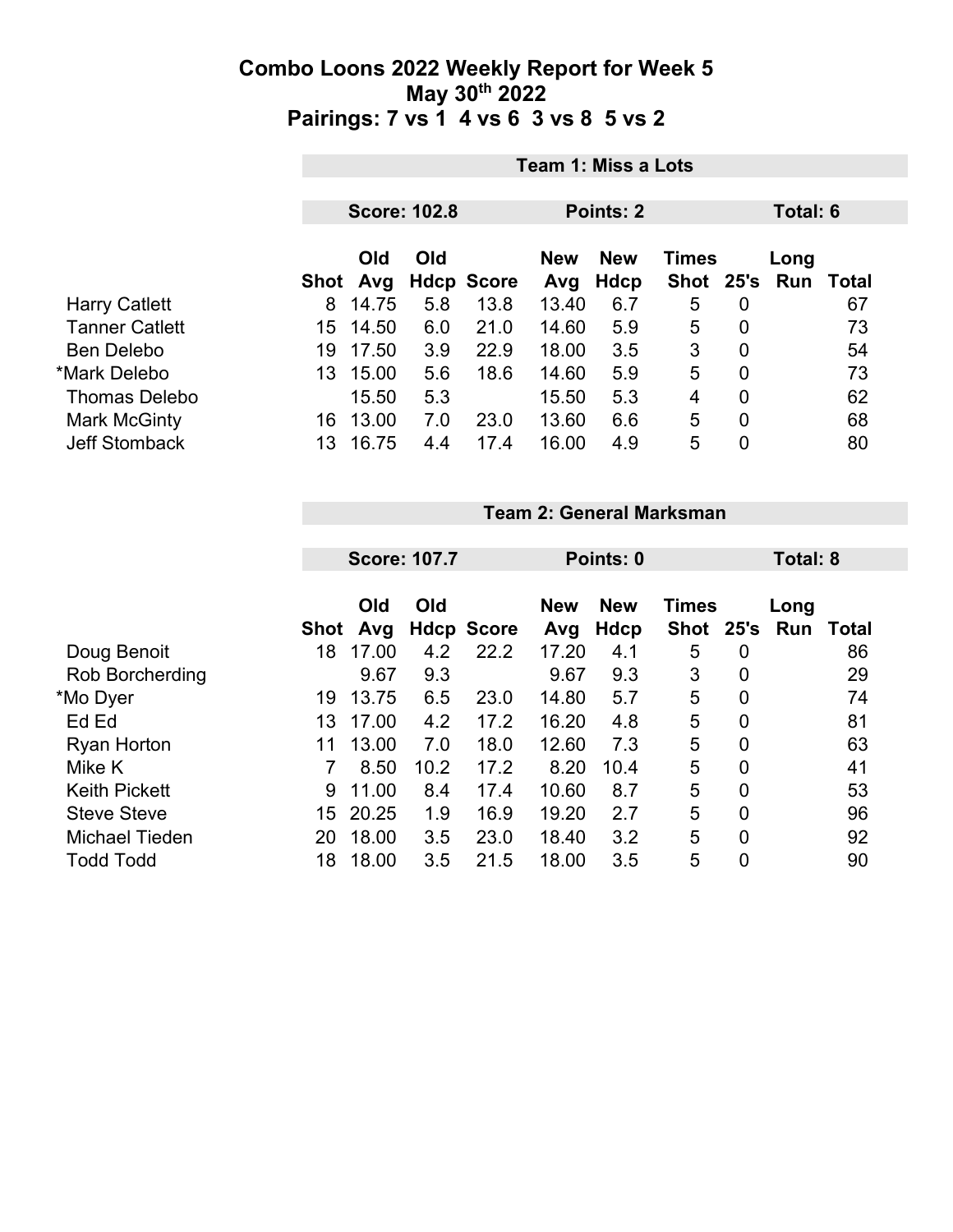|                      | <b>Team 3: Skidmarks</b> |                     |      |                   |            |             |                |             |                 |       |  |
|----------------------|--------------------------|---------------------|------|-------------------|------------|-------------|----------------|-------------|-----------------|-------|--|
|                      |                          |                     |      |                   |            |             |                |             |                 |       |  |
|                      |                          | <b>Score: 105.2</b> |      |                   |            | Points: 2   |                |             | <b>Total: 6</b> |       |  |
|                      |                          | Old                 | Old  |                   | <b>New</b> | <b>New</b>  | <b>Times</b>   |             | Long            |       |  |
|                      | <b>Shot</b>              | Avg                 |      | <b>Hdcp Score</b> | Avg        | <b>Hdcp</b> | <b>Shot</b>    | 25's        | Run             | Total |  |
| Mike Carbone         | 9                        | 15.50               | 5.3  | 14.3              | 14.20      | 6.2         | 5              | 0           |                 | 71    |  |
| Josh Halloran        | 15                       | 13.00               | 7.0  | 22.0              | 13.67      | 6.5         | 3              | 0           |                 | 41    |  |
| Dean Hanson          |                          | 11.50               | 8.1  |                   | 11.50      | 8.1         | $\overline{2}$ | $\mathbf 0$ |                 | 23    |  |
| *JD Hanson           | 12                       | 16.00               | 4.9  | 16.9              | 15.20      | 5.5         | 5              | 0           |                 | 76    |  |
| Pat Hegseth          | 13                       | 2.50                | 14.4 | 23.0              | 4.60       | 12.9        | 5              | 0           |                 | 23    |  |
| <b>Tony Hegseth</b>  | 15                       | 14.50               | 6.0  | 21.0              | 14.60      | 5.9         | 5              | 0           |                 | 73    |  |
| <b>Scott Huckert</b> | 11                       | 10.25               | 8.9  | 19.9              | 10.40      | 8.8         | 5              | 0           |                 | 52    |  |
| <b>Tim Nolan</b>     | 12                       | 15.75               | 5.1  | 17.1              | 15.00      | 5.6         | 5              | 0           |                 | 75    |  |
| <b>Jerrid Voss</b>   | 13                       | 14.00               | 6.3  | 19.3              | 13.80      | 6.4         | 5              | 0           |                 | 69    |  |

|                       | <b>Score: 110.9</b> |       |      |                   | Points: 2  |            |              |   | Total: 8 |              |  |
|-----------------------|---------------------|-------|------|-------------------|------------|------------|--------------|---|----------|--------------|--|
|                       |                     | Old   | Old  |                   | <b>New</b> | <b>New</b> | <b>Times</b> |   | Long     |              |  |
|                       | Shot                | Avg   |      | <b>Hdcp Score</b> | Avg        | Hdcp       | Shot 25's    |   | Run      | <b>Total</b> |  |
| Matt B                | 15                  | 12.25 | 7.5  | 22.5              | 12.80      | 7.1        | 5            | 0 |          | 64           |  |
| <b>John Collins</b>   | 20                  | 19.75 | 2.3  | 22.3              | 19.80      | 2.2        | 5            | 0 |          | 99           |  |
| <b>Justin Collins</b> | 17                  | 14.75 | 5.8  | 22.8              | 15.20      | 5.5        | 5            | 0 |          | 76           |  |
| <b>Sam Collins</b>    | 20                  | 16.75 | 4.4  | 23.0              | 17.40      | 3.9        | 5            | 0 |          | 87           |  |
| <b>Tom Forrest</b>    | 16                  | 18.50 | 3.2  | 19.2              | 18.00      | 3.5        | 5            | 0 |          | 90           |  |
| Jeff Jeff             | 14                  | 15.75 | 5.1  | 19.1              | 15.40      | 5.3        | 5            | 0 |          | 77           |  |
| Mo Mo                 |                     | 7.25  | 11.0 | 18.0              | 7.20       | 11.1       | 5            | 0 |          | 36           |  |
| <b>Neal Neal</b>      | 11                  | 12.50 | 7.4  | 18.4              | 12.20      | 7.6        | 5            | 0 |          | 61           |  |
| <b>Keith Ross</b>     | 11                  | 9.75  | 9.3  | 20.3              | 10.00      | 9.1        | 5            | 0 |          | 50           |  |

**Team 4: Gun Slingers**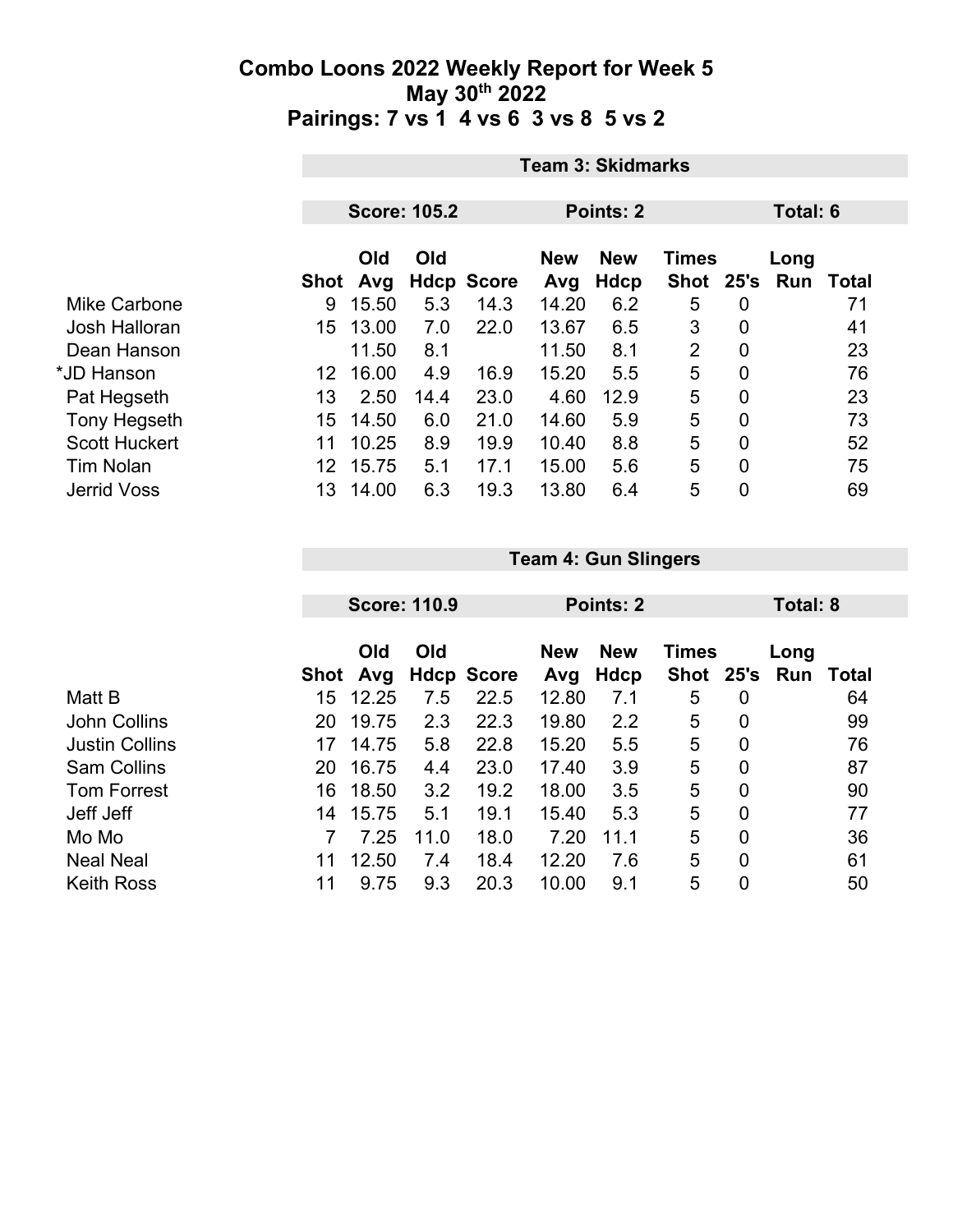|                      |      | <b>Team 5: Concussion Ducks</b> |      |                   |                   |                    |                           |                |             |       |  |
|----------------------|------|---------------------------------|------|-------------------|-------------------|--------------------|---------------------------|----------------|-------------|-------|--|
|                      |      |                                 |      |                   |                   |                    |                           |                |             |       |  |
|                      |      | <b>Score: 112.1</b>             |      |                   |                   | Points: 2          |                           |                | Total: 4    |       |  |
|                      | Shot | Old<br>Avg                      | Old  | <b>Hdcp Score</b> | <b>New</b><br>Avg | <b>New</b><br>Hdcp | <b>Times</b><br>Shot 25's |                | Long<br>Run | Total |  |
| <b>Jeff Bakke</b>    | 13   | 11.00                           | 8.4  | 21.4              | 11.40             | 8.1                | 5                         | 0              |             | 57    |  |
| <b>Randy Beyreis</b> | 14   | 11.75                           | 7.9  | 21.9              | 12.20             | 7.6                | 5                         | $\overline{0}$ |             | 61    |  |
| <b>Scott Elke</b>    |      | 8.50                            | 10.2 |                   | 8.50              | 10.2               | 4                         | 0              |             | 34    |  |
| *Kevin Griffin       | 13.  | 10.00                           | 9.1  | 22.1              | 10.60             | 8.7                | 5                         | 0              |             | 53    |  |
| Brian Jablonski      | 14   | 11.50                           | 8.1  | 22.1              | 12.00             | 7.7                | 5                         | $\mathbf{0}$   |             | 60    |  |
| Jason Lamusga        | 16   | 11.75                           | 7.9  | 23.0              | 12.60             | 7.3                | 5                         | 0              |             | 63    |  |
| Jon Livingston       | 18   | 17.25                           | 4.0  | 22.0              | 17.40             | 3.9                | 5                         | 0              |             | 87    |  |
| <b>Kevin Schmidt</b> | 15   | 11.75                           | 7.9  | 22.9              | 12.40             | 7.4                | 5                         | $\overline{0}$ |             | 62    |  |
| <b>Bud Schoenle</b>  | 12   | 10.75                           | 8.6  | 20.6              | 11.00             | 8.4                | 5                         | $\overline{0}$ |             | 55    |  |
| <b>Jeff Strong</b>   |      | 11.00                           | 8.4  |                   | 11.00             | 8.4                | 4                         | 0              |             | 44    |  |

|                     |      |                    |      |                   |            | Points: 0  |                           |                | <b>Total: 2</b> |                |  |
|---------------------|------|--------------------|------|-------------------|------------|------------|---------------------------|----------------|-----------------|----------------|--|
|                     |      | <b>Score: 84.0</b> |      |                   |            |            |                           |                |                 |                |  |
|                     |      | Old                | Old  |                   | <b>New</b> | <b>New</b> | <b>Times</b><br>Shot 25's |                | Long<br>Run     |                |  |
|                     | Shot | Avg                |      | <b>Hdcp Score</b> | Avg        | Hdcp       |                           |                |                 | Total          |  |
| *Tom Bednarczyk     |      | 11.00              | 8.4  |                   | 11.00      | 8.4        | 4                         | 0              |                 | 44             |  |
| <b>Rob Bennett</b>  | 17   | 15.50              | 5.3  | 22.3              | 15.80      | 5.0        | 5                         | 0              |                 | 79             |  |
| <b>Tony Calova</b>  |      |                    |      |                   |            |            | 0                         | 0              |                 | 0              |  |
| Jeff Freeman        | 13   | 11.25              | 8.2  | 21.2              | 11.60      | 8.0        | 5                         | 0              |                 | 58             |  |
| Scott Johnson       | 14   | 16.50              | 4.6  | 18.6              | 16.00      | 4.9        | 5                         | 0              |                 | 80             |  |
| <b>Brent Larsen</b> |      | 9.50               | 9.5  |                   | 9.50       | 9.5        | $\overline{2}$            | 0              |                 | 19             |  |
| <b>Shawn Meyer</b>  |      |                    |      |                   |            |            | 0                         | 0              |                 | $\overline{0}$ |  |
| <b>Greg Neva</b>    |      | 12.50              | 7.4  |                   | 12.50      | 7.4        | $\overline{2}$            | $\overline{0}$ |                 | 25             |  |
| Jon Pangerl         |      |                    |      |                   |            |            | 0                         | 0              |                 | 0              |  |
| <b>Tim White</b>    |      | 8.50               | 10.2 |                   | 8.50       | 10.2       | $\overline{2}$            | $\overline{0}$ |                 | 17             |  |

**Team 6: Davis**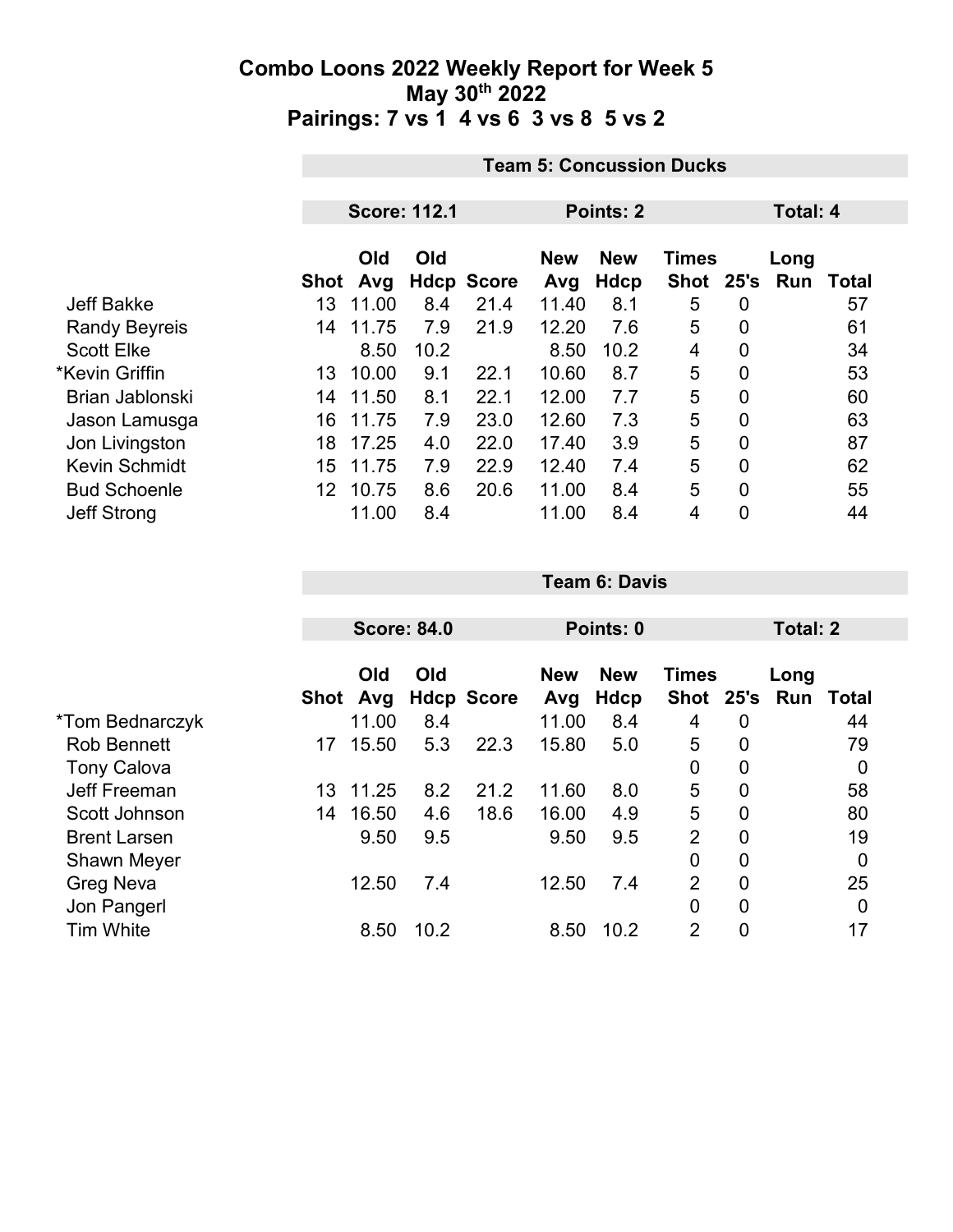|                     | <b>Team 7: Team Pigeon Pounders</b> |                    |      |                   |                   |                    |                           |                |                    |       |  |
|---------------------|-------------------------------------|--------------------|------|-------------------|-------------------|--------------------|---------------------------|----------------|--------------------|-------|--|
|                     |                                     |                    |      |                   |                   |                    |                           |                |                    |       |  |
|                     |                                     | <b>Score: 89.3</b> |      |                   |                   | Points: 0          |                           |                | Total: 0           |       |  |
|                     | <b>Shot</b>                         | Old<br>Avg         | Old  | <b>Hdcp Score</b> | <b>New</b><br>Avg | <b>New</b><br>Hdcp | <b>Times</b><br>Shot 25's |                | Long<br><b>Run</b> | Total |  |
| Joe Boetl           |                                     | 6.50               | 11.6 |                   | 6.50              | 11.6               | 4                         | 0              |                    | 26    |  |
| John DeLeon         | 9                                   | 9.00               | 9.8  | 18.8              | 9.00              | 9.8                | 5                         | $\overline{0}$ |                    | 45    |  |
| <b>Tim Diamond</b>  |                                     |                    |      |                   |                   |                    | 0                         | $\overline{0}$ |                    | 0     |  |
| Dan Leach           | 6                                   | 7.25               | 11.0 | 17.0              | 7.00              | 11.2               | 5                         | 0              |                    | 35    |  |
| <b>Nick Leach</b>   | 6                                   | 8.25               | 10.3 | 16.3              | 7.80              | 10.6               | 5                         | 0              |                    | 39    |  |
| <b>Robert Libke</b> | 9                                   | 11.50              | 8.1  | 17.1              | 11.00             | 8.4                | 5                         | $\overline{0}$ |                    | 55    |  |
| <b>Reide Weber</b>  |                                     | 13.00              | 7.0  |                   | 13.00             | 7.0                | $\overline{2}$            | 0              |                    | 26    |  |
| <b>Ivan Weiss</b>   | 8                                   | 6.00               | 11.9 | 19.9              | 6.40              | 11.6               | 5                         | $\overline{0}$ |                    | 32    |  |
| <b>Lisa Weiss</b>   | 1                                   | 2.75               | 14.2 | 15.2              | 2.40              | 14.4               | 5                         | $\overline{0}$ |                    | 12    |  |
| *Ivan Weiss Jr      | 6                                   | 8.00               | 10.5 | 16.5              | 7.60              | 10.8               | 5                         | 0              |                    | 38    |  |

|                     |     |                                                  | Team 8: League average |       |   |          |  |
|---------------------|-----|--------------------------------------------------|------------------------|-------|---|----------|--|
|                     |     |                                                  |                        |       |   |          |  |
| <b>Score: 101.7</b> |     |                                                  | Points: 0              |       |   | Total: 6 |  |
| Old                 | Old | Shot Avg Hdcp Score Avg Hdcp Shot 25's Run Total | New New                | Times | 0 | Long     |  |

Super Shooters: None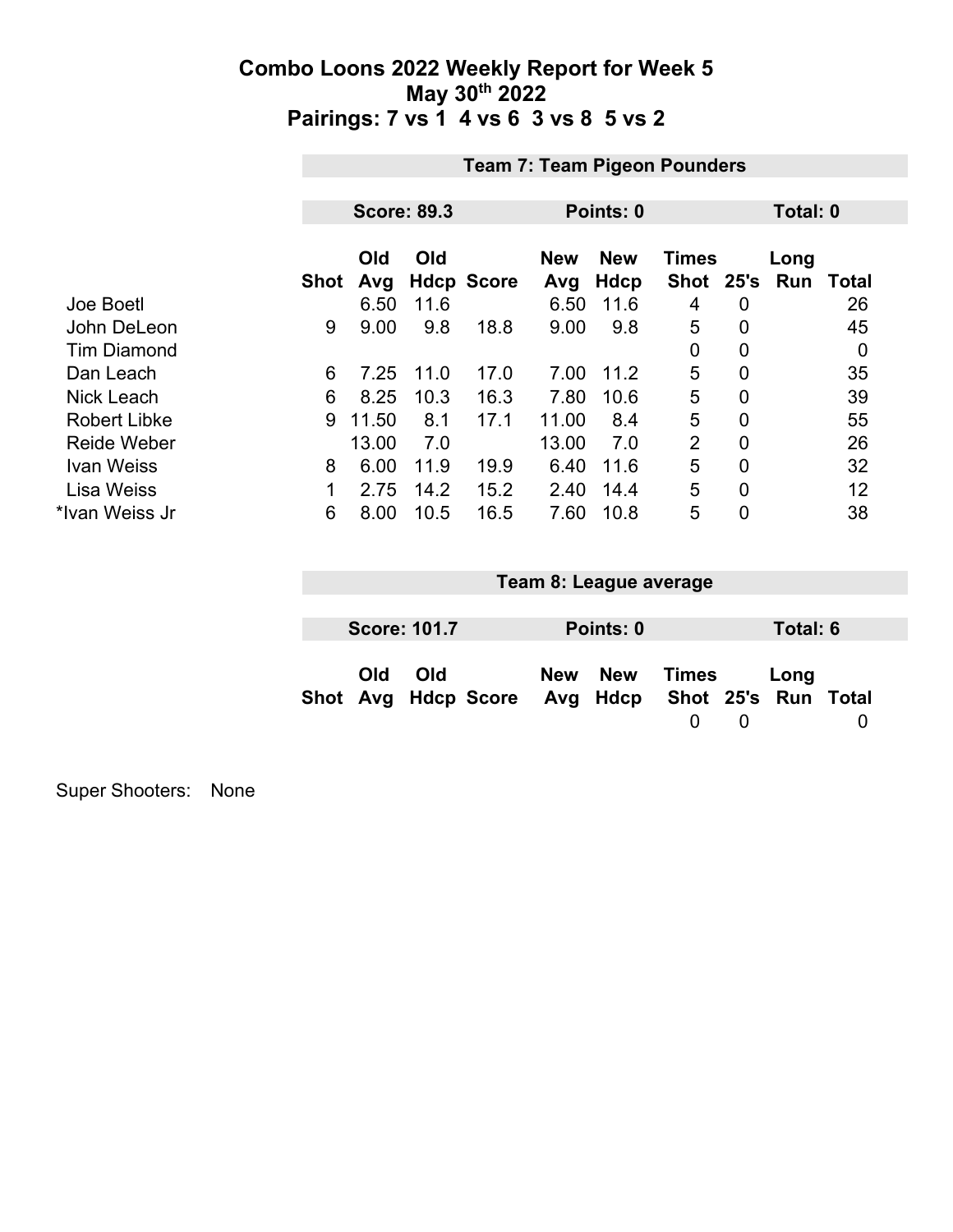### **Combo Loons 2022 Team Standings through week 5**

| <b>Gun Slingers</b>         | 8.0 |
|-----------------------------|-----|
| <b>General Marksman</b>     | 8.0 |
| League average              | 6.0 |
| <b>Skidmarks</b>            | 6.0 |
| <b>Miss a Lots</b>          | 6.0 |
| <b>Concussion Ducks</b>     | 4.0 |
| <b>Davis</b>                | 2.0 |
| <b>Team Pigeon Pounders</b> | 0.0 |
|                             |     |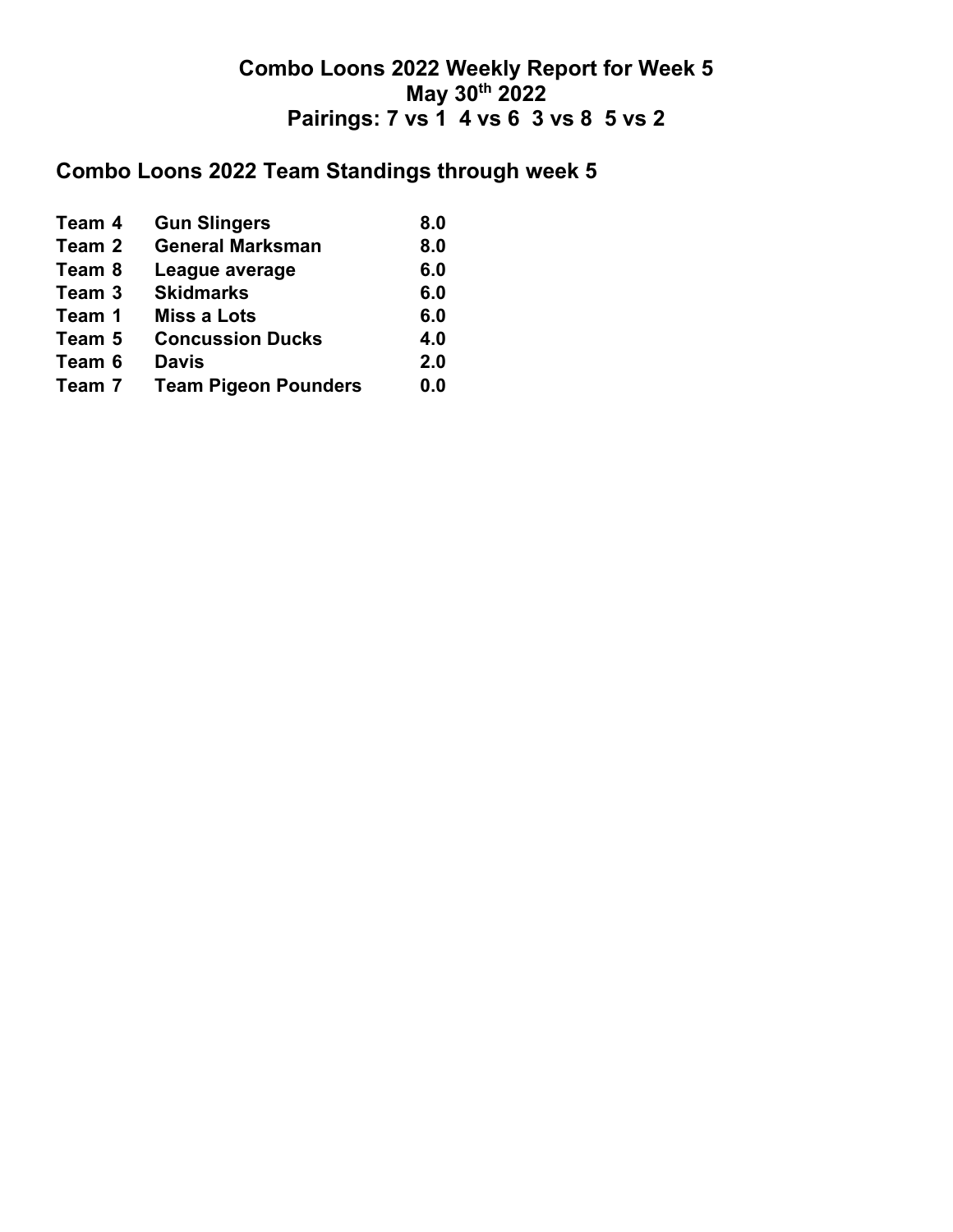## **Combo Loons 2022 Total Target Leaders Through Week 5**

| Shooter               | Total | Avg   |   | Rounds Straights Team |                             |
|-----------------------|-------|-------|---|-----------------------|-----------------------------|
| <b>John Collins</b>   | 99    | 19.80 | 5 | 0                     | <b>Gun Slingers</b>         |
| <b>Steve Steve</b>    | 96    | 19.20 | 5 | 0                     | <b>General Marksman</b>     |
| <b>Michael Tieden</b> | 92    | 18.40 | 5 | 0                     | <b>General Marksman</b>     |
| <b>Tom Forrest</b>    | 90    | 18.00 | 5 | 0                     | <b>Gun Slingers</b>         |
| <b>Todd Todd</b>      | 90    | 18.00 | 5 | 0                     | <b>General Marksman</b>     |
| <b>Sam Collins</b>    | 87    | 17.40 | 5 | 0                     | <b>Gun Slingers</b>         |
| Jon Livingston        | 87    | 17.40 | 5 | 0                     | <b>Concussion Ducks</b>     |
| Doug Benoit           | 86    | 17.20 | 5 | 0                     | <b>General Marksman</b>     |
| Ed Ed                 | 81    | 16.20 | 5 | 0                     | <b>General Marksman</b>     |
| <b>Jeff Stomback</b>  | 80    | 16.00 | 5 | 0                     | Miss a Lots                 |
| Scott Johnson         | 80    | 16.00 | 5 | 0                     | Davis                       |
| <b>Rob Bennett</b>    | 79    | 15.80 | 5 | 0                     | Davis                       |
| Jeff Jeff             | 77    | 15.40 | 5 | 0                     | <b>Gun Slingers</b>         |
| <b>JD Hanson</b>      | 76    | 15.20 | 5 | 0                     | <b>Skidmarks</b>            |
| <b>Justin Collins</b> | 76    | 15.20 | 5 | 0                     | <b>Gun Slingers</b>         |
| <b>Tim Nolan</b>      | 75    | 15.00 | 5 | $\mathbf 0$           | <b>Skidmarks</b>            |
| Mo Dyer               | 74    | 14.80 | 5 | 0                     | <b>General Marksman</b>     |
| <b>Tanner Catlett</b> | 73    | 14.60 | 5 | 0                     | Miss a Lots                 |
| <b>Tony Hegseth</b>   | 73    | 14.60 | 5 | 0                     | <b>Skidmarks</b>            |
| <b>Mark Delebo</b>    | 73    | 14.60 | 5 | 0                     | Miss a Lots                 |
| <b>Mike Carbone</b>   | 71    | 14.20 | 5 | 0                     | <b>Skidmarks</b>            |
| <b>Jerrid Voss</b>    | 69    | 13.80 | 5 | $\mathbf 0$           | <b>Skidmarks</b>            |
| <b>Mark McGinty</b>   | 68    | 13.60 | 5 | 0                     | Miss a Lots                 |
| <b>Harry Catlett</b>  | 67    | 13.40 | 5 | 0                     | Miss a Lots                 |
| Matt B                | 64    | 12.80 | 5 | $\mathbf 0$           | <b>Gun Slingers</b>         |
| <b>Ryan Horton</b>    | 63    | 12.60 | 5 | 0                     | <b>General Marksman</b>     |
| Jason Lamusga         | 63    | 12.60 | 5 | 0                     | <b>Concussion Ducks</b>     |
| <b>Thomas Delebo</b>  | 62    | 15.50 | 4 | 0                     | Miss a Lots                 |
| <b>Kevin Schmidt</b>  | 62    | 12.40 | 5 | 0                     | <b>Concussion Ducks</b>     |
| <b>Neal Neal</b>      | 61    | 12.20 | 5 | 0                     | <b>Gun Slingers</b>         |
| <b>Randy Beyreis</b>  | 61    | 12.20 | 5 | 0                     | <b>Concussion Ducks</b>     |
| Brian Jablonski       | 60    | 12.00 | 5 | 0                     | <b>Concussion Ducks</b>     |
| <b>Jeff Freeman</b>   | 58    | 11.60 | 5 | 0                     | Davis                       |
| <b>Jeff Bakke</b>     | 57    | 11.40 | 5 | 0                     | <b>Concussion Ducks</b>     |
| <b>Bud Schoenle</b>   | 55    | 11.00 | 5 | 0                     | <b>Concussion Ducks</b>     |
| <b>Robert Libke</b>   | 55    | 11.00 | 5 | 0                     | <b>Team Pigeon Pounders</b> |
| <b>Ben Delebo</b>     | 54    | 18.00 | 3 | 0                     | Miss a Lots                 |
| <b>Keith Pickett</b>  | 53    | 10.60 | 5 | 0                     | <b>General Marksman</b>     |